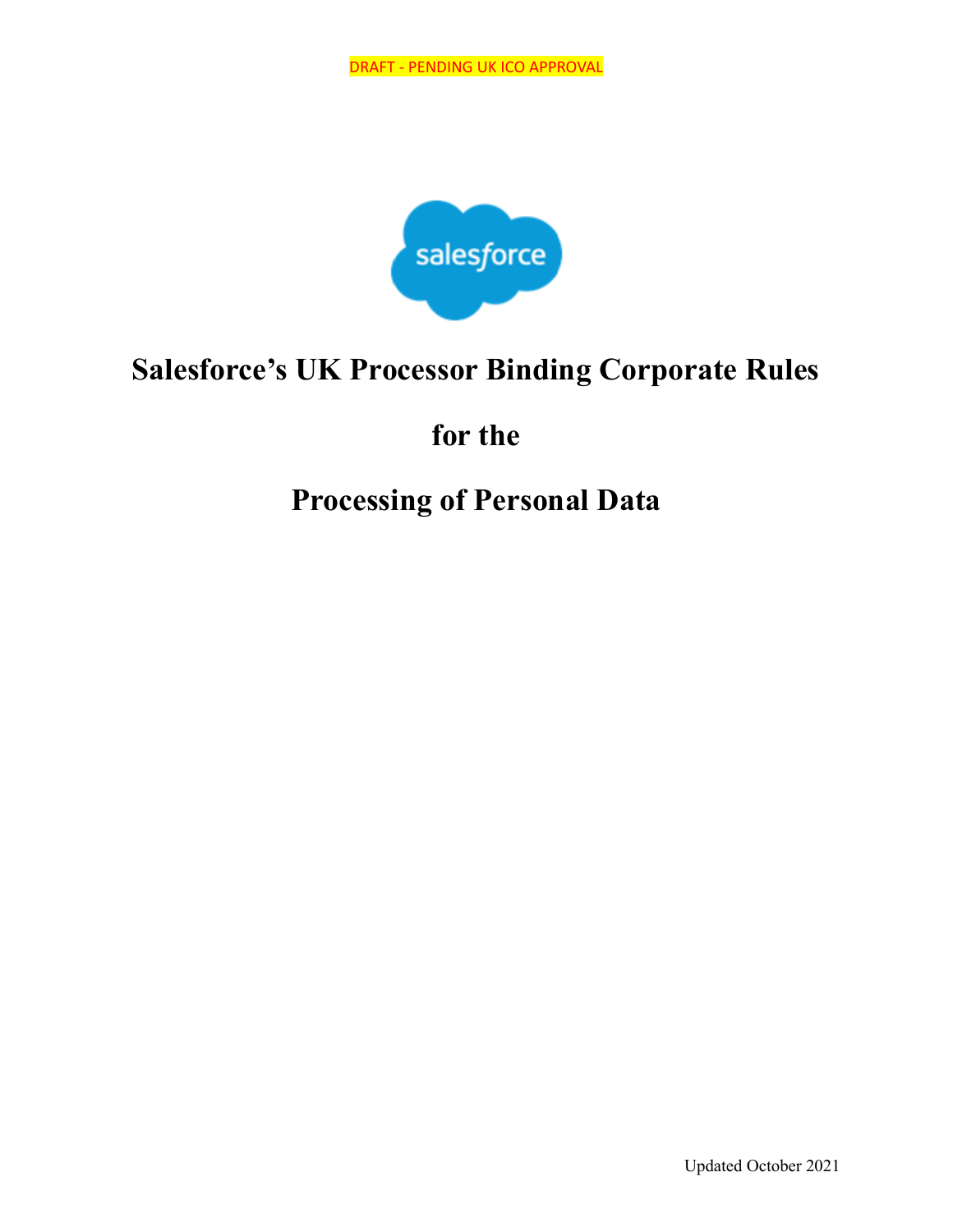## **Table of Contents**

| 1. Introduction                                                           | 4      |
|---------------------------------------------------------------------------|--------|
| 2. Definitions                                                            | 4      |
| 3. Scope and Application                                                  | 5      |
| 4. Responsibilities Towards Customers                                     | 6      |
| A. General Obligations                                                    | 6      |
| B. Transparency, Fairness, Lawfulness and Cooperation with Customers      | 6      |
| C. Data Subject Rights                                                    | 6      |
| i. Data Subject Requests                                                  | $\tau$ |
| ii. Handling of Complaints                                                | 7      |
| D. Regulatory Inquiries and Complaints                                    | 7      |
| E. Data Protection Impact Assessments                                     | 7      |
| F. Records of Processing Activities                                       | 8      |
| 5. Description of Processing Operations and Transfers                     | 8      |
| A. Purpose Limitation                                                     | 8      |
| B. Nature of Personal Data Processed                                      | 8      |
| C. Affected Data Subjects                                                 | 9      |
| D. Countries of location of the Salesforce Group Affiliate Sub-processors | 9      |
| E. Data Quality                                                           | 9      |
| F. Sub-processing                                                         | 10     |
| i. Sub-processing Within the Salesforce Group                             | 10     |
| ii. Sub-processing by Third Parties                                       | 10     |
| iii. Notification of New Sub-processors and Objection Rights              | 10     |
| 6. Confidentiality and Security Measures                                  | 11     |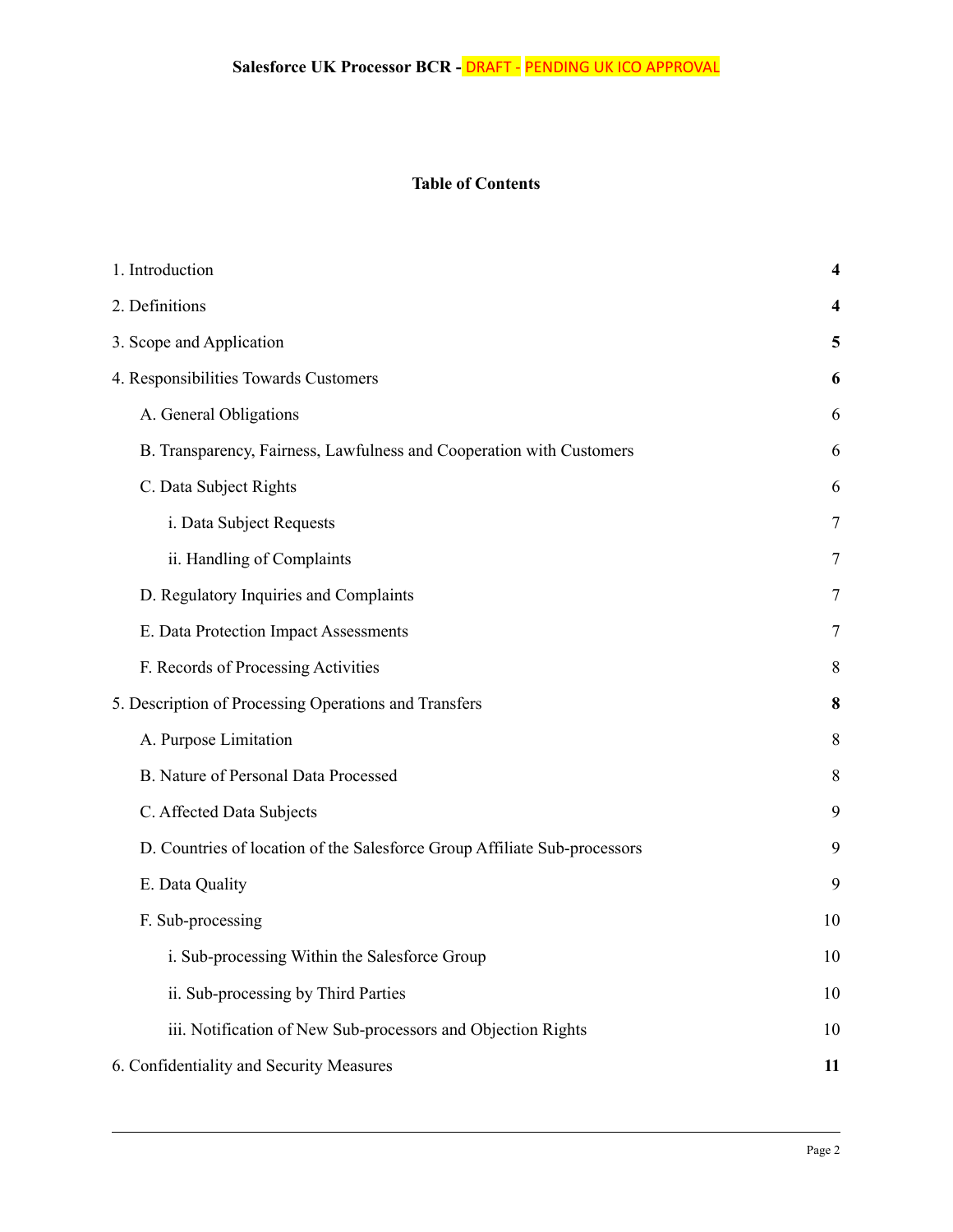## **Salesforce UK Processor BCR -** DRAFT - PENDING UK ICO APPROVAL

| A. Confidentiality and Training                                                                                                                     | 11 |
|-----------------------------------------------------------------------------------------------------------------------------------------------------|----|
| <b>B.</b> Data Security                                                                                                                             | 11 |
| C. Personal Data Incident Management and Notification                                                                                               | 11 |
| D. Audits                                                                                                                                           | 11 |
| i. Third-Party Audits and Certifications                                                                                                            | 11 |
| ii. Network of Privacy Personnel and Internal Verification                                                                                          | 12 |
| iii. Customer Audits                                                                                                                                | 12 |
| 7. Third-Party Beneficiary Rights                                                                                                                   | 13 |
| A. Rights directly enforceable against the Salesforce Group                                                                                         | 13 |
| B. Rights enforceable against the Salesforce Group where the Data Subject is not able to bring a claim<br>against the Customer acting as Controller | 14 |
| C. Modalities                                                                                                                                       | 14 |
| 8. Liability and Enforcement                                                                                                                        | 14 |
| 9. Cooperation with the UK Information Commissioner                                                                                                 | 15 |
| 10. Local Law Requirements                                                                                                                          | 16 |
| 11. Data Protection Officer                                                                                                                         | 16 |
| 12. Salesforce UK Processor BCR and Applicable Law                                                                                                  | 16 |
| Appendix A – Services to which the Salesforce UK Processor BCR applies                                                                              | 18 |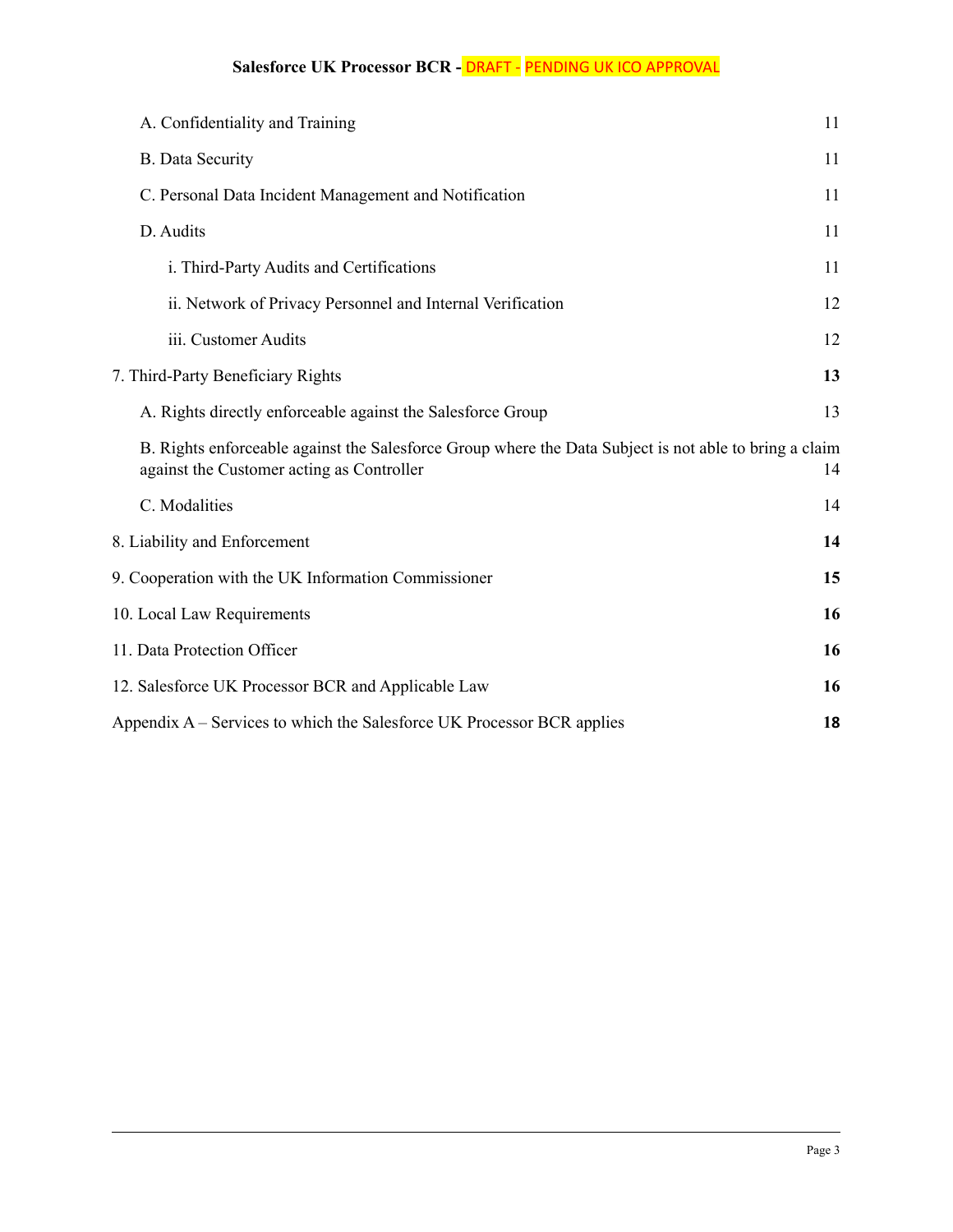#### <span id="page-3-0"></span>**1. Introduction**

Salesforce.com, inc. and its affiliates are committed to achieving and maintaining customer trust. Integral to this mission is providing a robust security and privacy program that carefully considers data protection matters.

In accordance with UK Data Protection Laws (as defined below), the Salesforce UK Processor BCR (as defined below) is intended to provide an adequate level of protection for Personal Data during international transfers within the Salesforce Group made on behalf of Customers and under their instructions. 1

#### <span id="page-3-1"></span>**2. Definitions**

- **● Controller** means the entity which determines the purposes and the means of the processing of Personal Data.
- **● Customer(s)** means (i) a legal entity external to the Salesforce Group with whom a member of the Salesforce Group has executed a contract to provide the Services (or a legal entity placing an order under such contract) and such contract incorporates by reference the Salesforce UK Processor BCR (or such contract that had incorporated the Salesforce EU Processor BCR prior to 31 December 2020) or (ii) a legal entity external to the Salesforce Group with whom a member of the Salesforce Group has executed a contract under which the legal entity is entitled to resell the Services to its end customers and such contract incorporates by reference the Salesforce UK Processor BCR (or such contract that had incorporated the Salesforce EU Processor BCR prior to 31 December 2020).
- **● Data Subject** means the identified or identifiable person to whom Personal Data relates.
- **Personal Data** means any information relating to an identified or identifiable natural person.
- **● Processor** means the entity which processes Personal Data on behalf of the Controller.
- **● Salesforce Group** means salesforce.com, inc. and its affiliate Sub-processors of Personal Data, listed in the document titled "Salesforce Group Affiliates for UK Binding Corporate Rules for Processors", available [here](https://www.salesforce.com/company/privacy/).
- **● Salesforce UK Processor BCR** means Salesforce's UK Processor Binding Corporate Rules for the Processing of Personal Data, the most current version of which is available on Salesforce Group's website, currently located [here.](https://www.salesforce.com/uk/company/privacy/)

<sup>1</sup> For clarity, a Customer (as defined in Section 2) may be a Controller or a Processor of Personal Data. Where a Customer is a Processor of Personal Data, the Salesforce Group shall process Personal Data as Sub-processors on behalf of the Controller. Instructions from the Controller regarding the processing Personal Data shall be given through the Processor.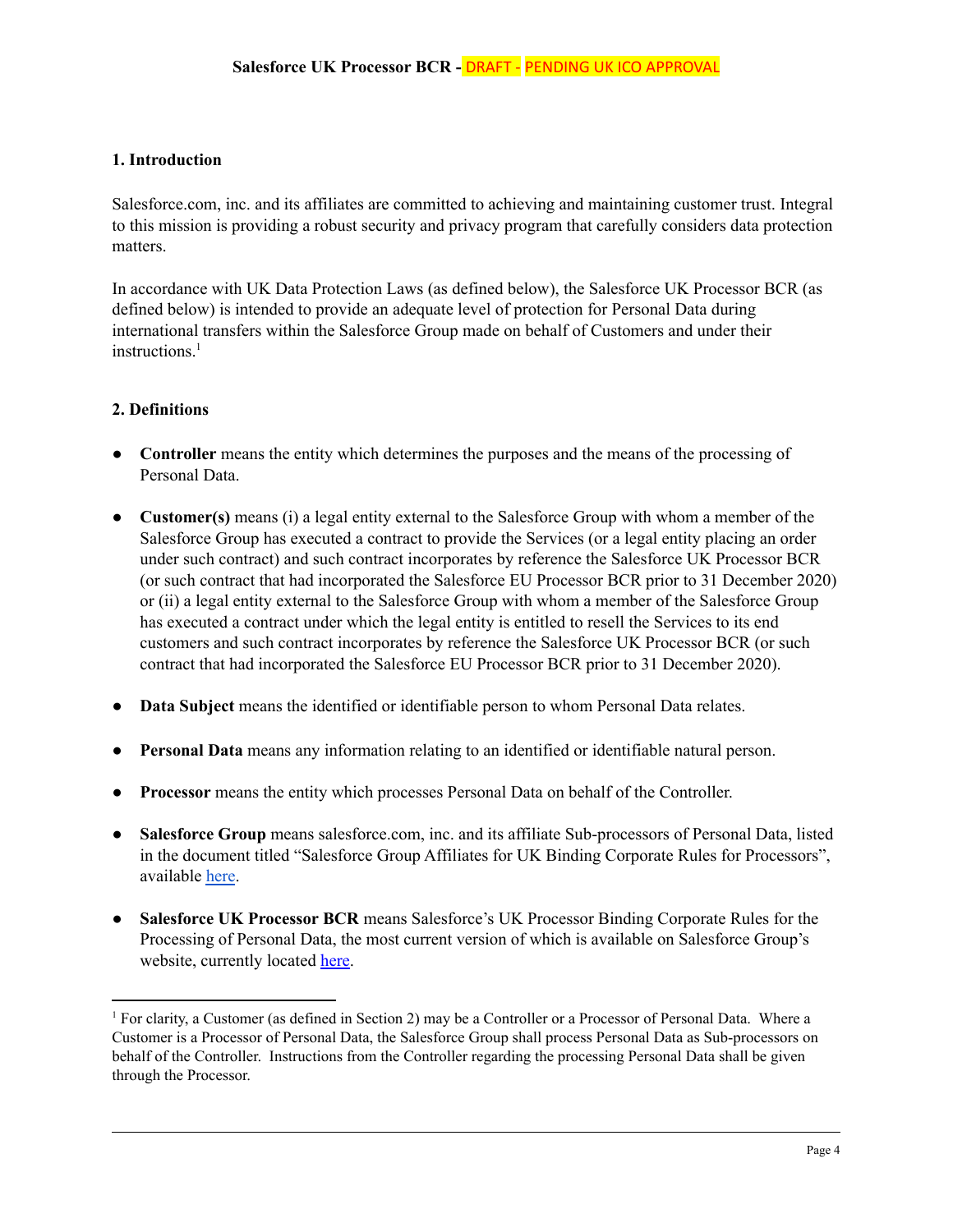- **● Services** means the online services provided to Customer by the Salesforce Group, as listed in **Appendix A**.
- **Sub-processor** means any Processor engaged by a member of the Salesforce Group.
- **● Supervisory Authority** means the UK Information Commissioner.
- **UK** means the United Kingdom.
- **UK Data Protection Laws and Regulations** means the United Kingdom's Data Protection Act 2018, the UK GDPR and regulations made thereunder as amended from time to time.
- **UK GDPR** means Regulation (EU) 2016/679 of the European Parliament and of the Council of 27 April 2016 on the protection of natural persons with regard to the processing of personal data and on the free movement of such data (United Kingdom General Data Protection Regulation), as it forms part of the law of England and Wales, Scotland and Northern Ireland by virtue of section 3 of the European Union (Withdrawal) Act 2018, as modified by Schedule 1 to the Data Protection, Privacy and Electronic Communications (Amendments etc) (EU Exit) Regulations 2019 and 2020 and its successor laws.

#### <span id="page-4-0"></span>**3. Scope and Application**

The purpose of the Salesforce UK Processor BCR is to govern international transfers from the UK of Personal Data to and between members of the Salesforce Group, and to third-party Sub-processors (in accordance with written agreements with any such third-party Sub-processors) when acting as Processors and/or Sub-processors on behalf and under the documented instructions of Customers.

The Salesforce UK Processor BCR applies to Personal Data submitted to the Services by:

- Customers established in the United Kingdom whose processing activities for the relevant data are governed by UK Data Protection Laws and Regulations; or
- Customers established outside the UK for which the customer has contractually specified that the UK Data Protection Laws and Regulations shall apply.

The Salesforce Group may update the Salesforce UK Processor BCR with approval from the Salesforce Group's appointed privacy leader, general counsel and compliance officer. All changes to the Salesforce UK Processor BCR shall be communicated to members of the Salesforce Group and the UK Information Commissioner without undue delay as further specified below.

The Salesforce Group's appointed privacy leader shall be responsible for keeping a fully updated list of the members of the Salesforce Group and third-party Sub-processors and making appropriate notifications to Customers and the UK Information Commissioner in its capacity as competent Supervisory Authority for the Salesforce UK Processor BCR. The Salesforce Group shall not transfer Personal Data to a new member of the Salesforce Group until such member is appropriately bound by and complies with the Salesforce UK Processor BCR.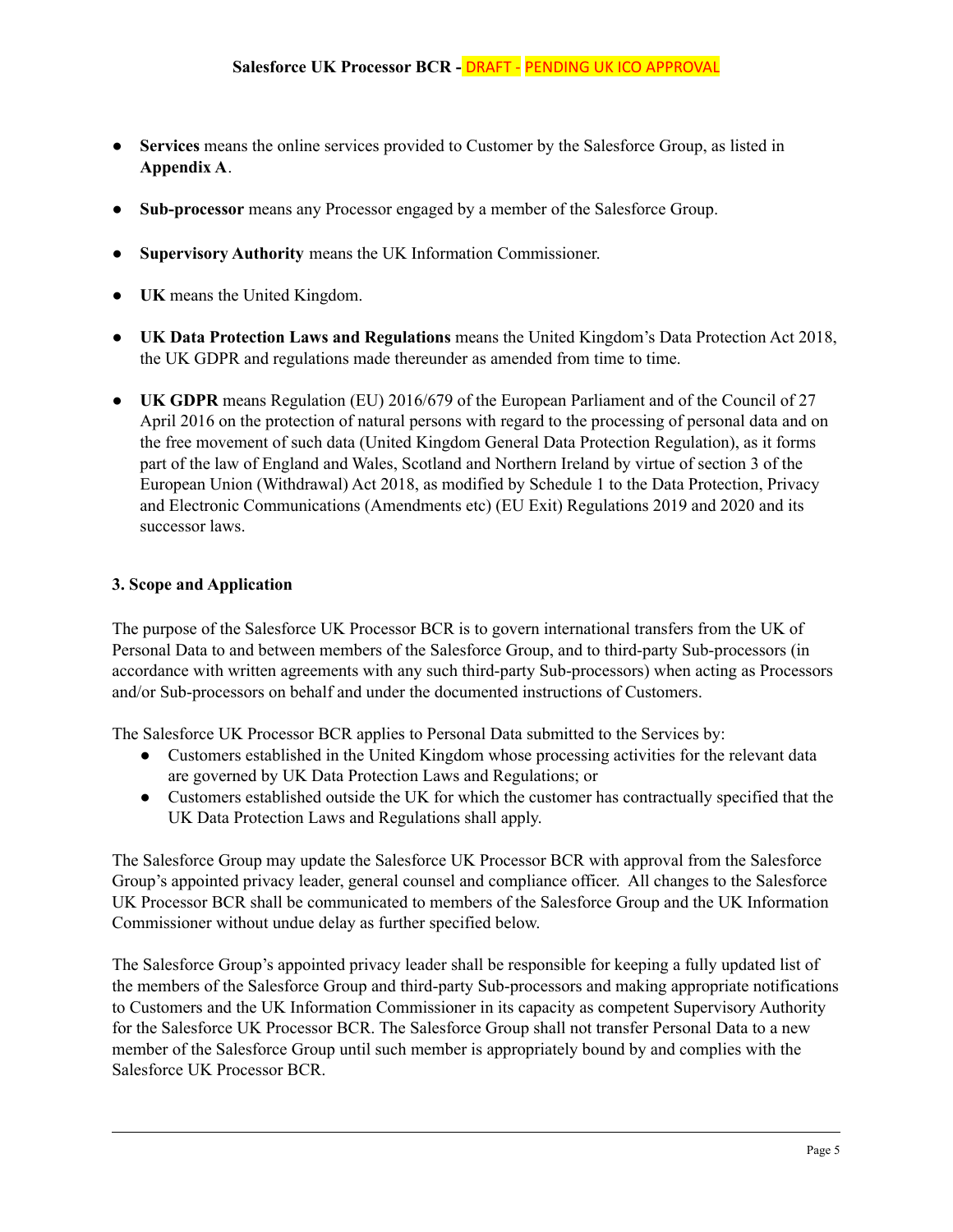The Salesforce Group shall make the most current version of the Salesforce UK Processor BCR, including the members of the Salesforce Group, available [here](https://www.salesforce.com/uk/company/privacy/).

Administrative changes to the Salesforce UK Processor BCR and/or the list of members of the Salesforce Group will be reported to members of the Salesforce Group on a regular basis and at least once per year to the UK Information Commissioner in its capacity as competent Supervisory Authority for the Salesforce UK Processor BCR accompanied by a brief explanation of the changes.

More significant changes to the Salesforce UK Processor BCR such as those that potentially affect data protection compliance, are potentially detrimental to the data subject rights, potentially affect the level of protection offered by the BCRs or affect the binding nature of the BCRs will be promptly reported to the UK Information Commissioner accompanied by a brief explanation of the changes, all members of the Salesforce Group, and where relevant, Customer.

When the changes to the Salesforce UK Processor BCR affect the processing conditions, the Salesforce Group shall inform the Customer in such a timely fashion that Customer has the possibility to object to the change or to terminate the contract before the modification is made.

The categories of Personal Data, the types of processing and its purposes, the types of Data Subjects affected and the identification of the recipients in the third countries are set out in Section 5 below.

If the Customer chooses to apply the Salesforce UK Processor BCR, it shall be their responsibility to ensure it is applied to:

- All Personal Data processed for processor activities and that are submitted to UK law; or
- All processing of Personal Data for processor activities within the Salesforce Group whatever the origin of the data.

## <span id="page-5-1"></span><span id="page-5-0"></span>**4. Responsibilities Towards Customers**

## **A. General Obligations**

The Salesforce Group and its employees shall comply with the Salesforce UK Processor BCR, process Personal Data only upon a Customer's documented instruction and shall have a duty to respect Customer's instructions regarding the data processing and the security and confidentiality of Personal Data, pursuant to the measures provided in the contracts executed with Customers.

The Salesforce Group shall immediately inform the Customer if in its opinion an instruction infringes UK Data Protection Laws and Regulations.

#### <span id="page-5-2"></span>**B. Transparency, Fairness, Lawfulness and Cooperation with Customers**

The Salesforce Group undertakes to be transparent regarding its Personal Data processing activities and to provide Customers with reasonable cooperation and assistance within a reasonable period of time to help facilitate their respective data protection obligations regarding Personal Data, to the extent Customer, in its use of the Services, does not have the reasonable ability to address such obligations.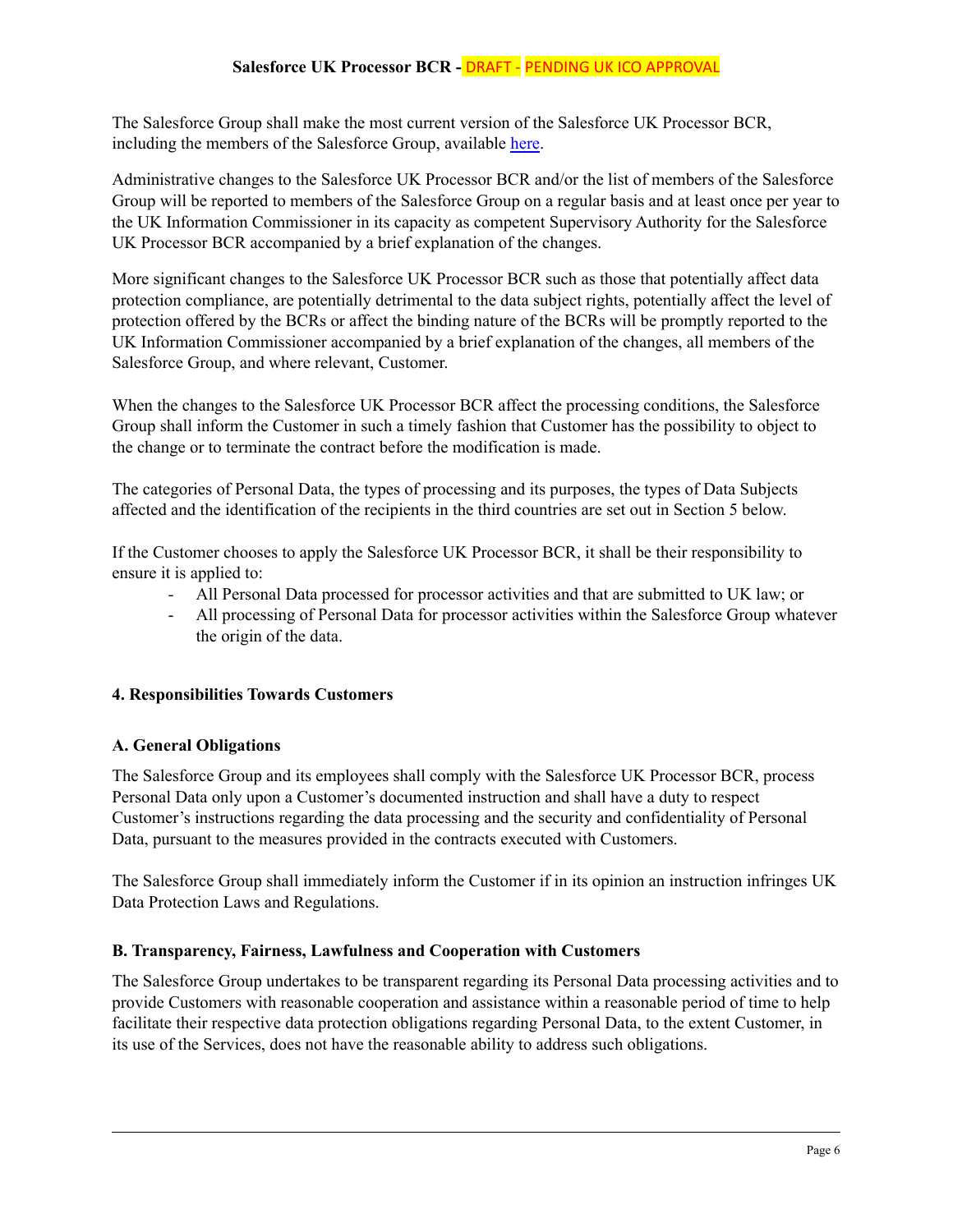## <span id="page-6-0"></span>**C. Data Subject Rights**

Members of the Salesforce Group act as Processors on behalf of Customers. As between the Salesforce Group and Customers, Customers have the primary responsibility for interacting with Data Subjects, and the role of the Salesforce Group is generally limited to assisting Customers as needed.

## **i. Data Subject Requests**

<span id="page-6-1"></span>The Salesforce Group shall promptly notify Customer if the Salesforce Group receives a request from a Data Subject to exercise the Data Subject's right of access, right to rectification, restriction of processing, erasure ("right to be forgotten"), data portability, object to the processing, or its right not to be subject to an automated individual decision making ("Data Subject Request"). Taking into account the nature of the processing, the Salesforce Group shall assist Customer by appropriate technical and organizational measures, insofar as this is possible, for the fulfilment of Customer's obligation to respond to a Data Subject Request under UK Data Protection Laws and Regulations. In addition, to the extent Customer, in its use of the Services, does not have the ability to address a Data Subject Request, the Salesforce Group shall upon Customer's request provide commercially reasonable efforts to assist Customer in responding to such Data Subject Request, to the extent the response to such Data Subject Request is required under UK Data Protection Laws and Regulations. To the extent legally permitted, Customer shall be responsible for any costs arising from the Salesforce Group's provision of such assistance.

## **ii. Handling of Complaints**

<span id="page-6-2"></span>The Salesforce Group's Privacy department shall be responsible for handling complaints related to compliance with the Salesforce UK Processor BCR.

Data Subjects may lodge a complaint about processing of their respective Personal Data that is incompatible with the Salesforce UK Processor BCR by contacting the relevant Customer or the Salesforce Group's Privacy department at the email address privacy@salesforce.com. The Salesforce Group shall without undue delay communicate the complaint to the Customer to whom the Personal Data relates without obligation to handle it (except if it has been agreed otherwise with Customer).

Customers shall be responsible for responding to all Data Subject complaints forwarded by the Salesforce Group except in cases where a Customer has disappeared factually or has ceased to exist in law or become insolvent. Where the Salesforce Group is aware of such a case, it undertakes to respond directly to Data Subjects' complaints within one (1) month, including the consequences of the complaint and further actions Data Subjects may take if they are unsatisfied by the reply (such as lodging a complaint before the UK Information Commissioner). Taking into account the complexity and number of requests, this period of one (1) month can be extended by two (2) further months in which case the Salesforce Group will inform the Data Subjects accordingly.

## <span id="page-6-3"></span>**D. Regulatory Inquiries and Complaints**

The Salesforce Group shall, to the extent legally permitted, promptly notify a Customer if the Salesforce Group receives an inquiry or complaint from the UK Information Commissioner in which that Customer is specifically named. Upon a Customer's request, the Salesforce Group shall provide the Customer with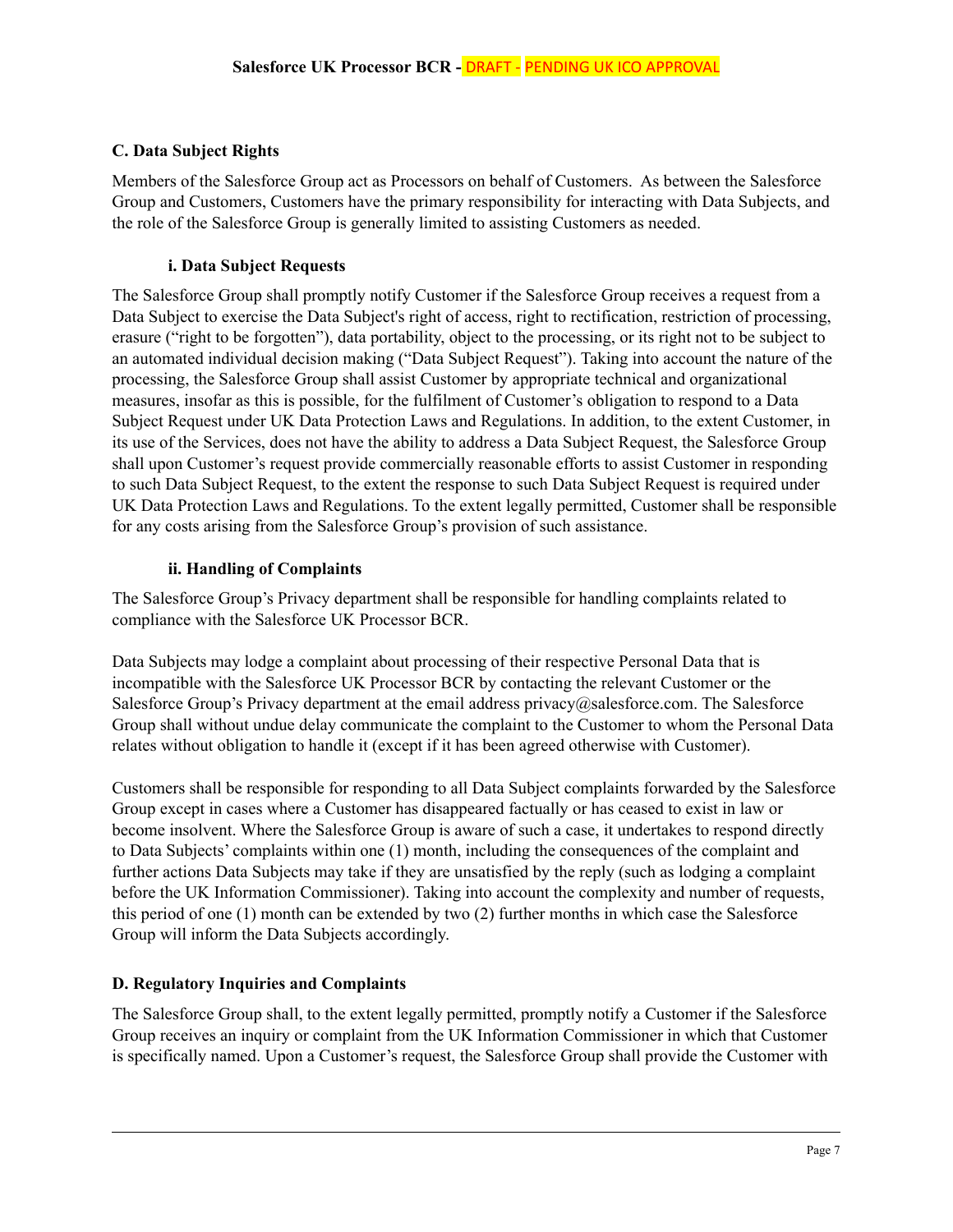cooperation and assistance in a reasonable period of time and to the extent reasonably possible in relation to any regulatory inquiry or complaint involving the Salesforce Group's processing of Personal Data.

## <span id="page-7-0"></span>**E. Data Protection Impact Assessments**

Upon Customer's request, the Salesforce Group shall provide Customer with reasonable cooperation and assistance needed to fulfil Customer's obligation under UK Data Protection Laws and Regulations to carry out a data protection impact assessment related to Customer's use of the Services, to the extent Customer does not otherwise have access to the relevant information, and to the extent such information is available to the Salesforce Group. The Salesforce Group shall provide reasonable assistance to Customer in the cooperation or prior consultation with the UK Information Commissioner in the performance of its tasks relating to this Section 4 E. of the Salesforce UK Processor BCR to the extent required under UK Data Protection Laws and Regulations.

## <span id="page-7-1"></span>**F. Records of Processing Activities**

As required by UK Data Protection Laws and Regulations, the Salesforce Group shall maintain a written record of all categories of processing activities carried out on behalf of each Customer in line with the requirements as set out in Article 30.2 UK GDPR and shall make that record available to the UK Information Commissioner upon request. The data processing records maintained by the Salesforce Group shall contain:

- the name and contact details of the member of the Salesforce Group;
- the name and contact details of each Customer on behalf of which it is acting (and, where applicable, the Customer's representative and the data protection officer);
- the categories of processing carried out on behalf of each Customer;
- details of the third country or countries to which Personal Data is transferred; and
- where possible, a general description of the technical and organisational security measures used to protect Personal Data.

## <span id="page-7-3"></span><span id="page-7-2"></span>**5. Description of Processing Operations and Transfers**

## **A. Purpose Limitation**

The Salesforce Group shall only process Personal Data on behalf of and in accordance with Customer's documented instructions for the following purposes: (i) processing in accordance with a Customer's instructions set forth in the Customer's contract with a member of the Salesforce Group including with regard to transfers of personal data to a third country (unless the Salesforce Group is legally required to do so by UK Data Protection Laws and Regulations, in which case prior information will be provided by the Salesforce Group to Customer unless such information is legally prohibited); and (ii) processing initiated by the Customer in its use of the Services. If the Salesforce Group cannot comply with such purpose limitation, a member of the Salesforce Group shall promptly notify the relevant Customer, and such Customer shall be entitled to suspend the transfer of Personal Data and/or terminate the applicable order form(s) in respect to only those Services which cannot be provided by the Salesforce Group in accordance with such Customer's instructions. On the termination of the provision of such Services, the Salesforce Group and third-party Sub-processors shall, at the choice of the Customer, return the Personal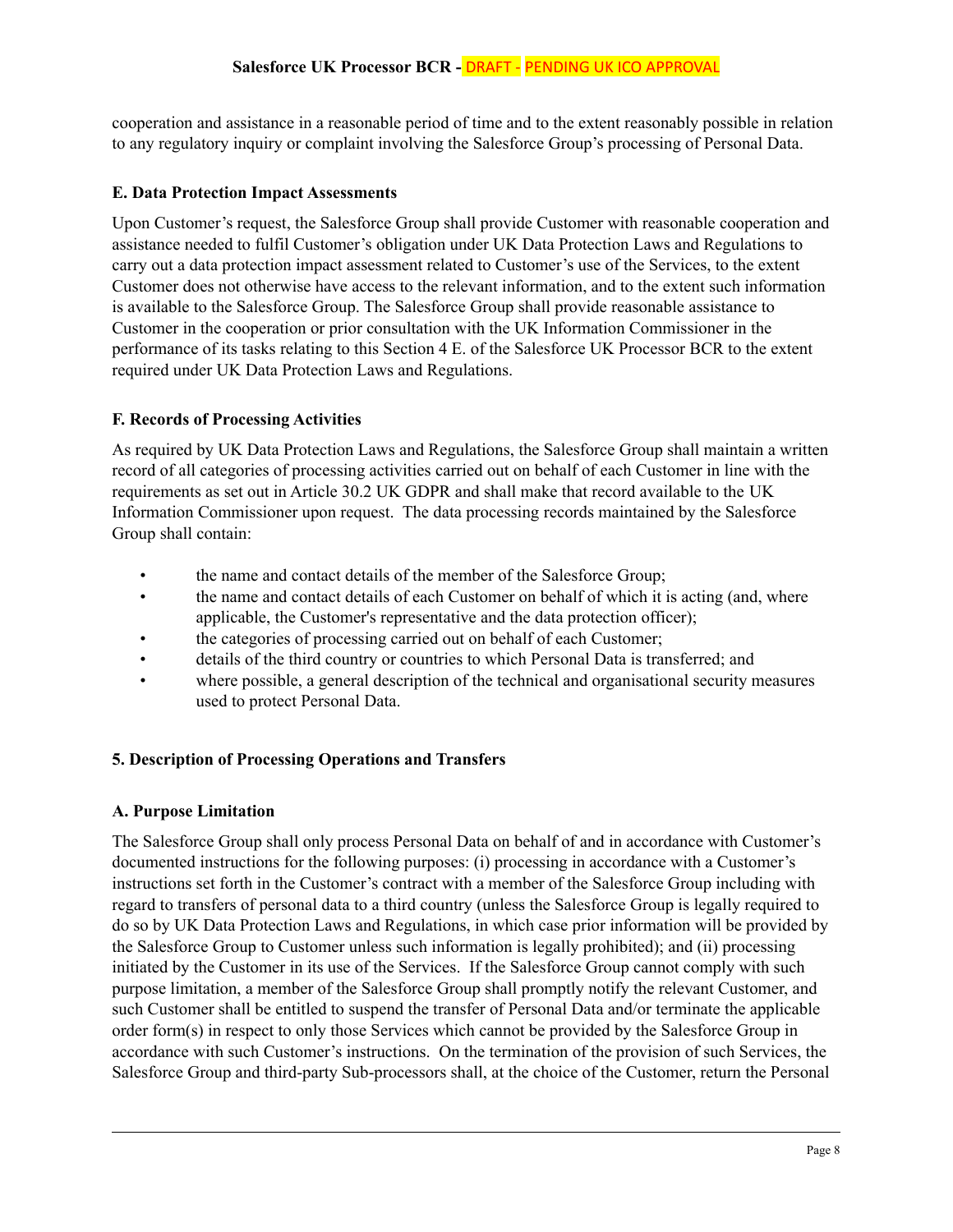Data to the Customer and/or delete the Personal Data as set forth in the applicable customer contract and upon request from Customer, the Salesforce Group shall certify that it has done so. The only exception to this is if the law applicable to the Salesforce Group and its third-party Sub-processors requires the Salesforce Group and its third-party Sub-processors to retain the data that has been transferred in which case the Salesforce Group will inform the Customer and warrant that it will guarantee the confidentiality of the Personal Data transferred and will not actively process the Personal Data transferred anymore.

## <span id="page-8-0"></span>**B. Nature of Personal Data Processed**

The Salesforce UK Processor BCR will apply to Personal Data submitted by Customers to the Services. The Salesforce Group's Customers determine what Personal Data, if any, is submitted to the Services under the conditions set out in the contract.

The following types of Personal Data are oftentimes submitted to the Services.

- First and last name
- Title
- Position
- Employer
- Contact information (company, email, phone, physical business address)
- ID data
- Professional life data
- Personal life data
- Location data

These types of Personal Data oftentimes relate to the following categories of data subjects:

- Prospects, customers, business partners and vendors of Customer (who are natural persons)
- Employees or contact persons of Customer's prospects, customers, business partners and vendors
- Employees, agents, advisors, freelancers of Customer (who are natural persons)
- Customer's users authorized by Customer to use the Services

Customers are allowed to submit sensitive personal data or special categories of Personal Data to some Services under the conditions set out in the contract.

## <span id="page-8-1"></span>**C. Affected Data Subjects**

The Salesforce Group does not choose or determine the categories of Data Subjects that relate to the Personal Data submitted to the Services. The Salesforce Group's Customers solely determine the Data Subjects whose Personal Data is submitted to the Services.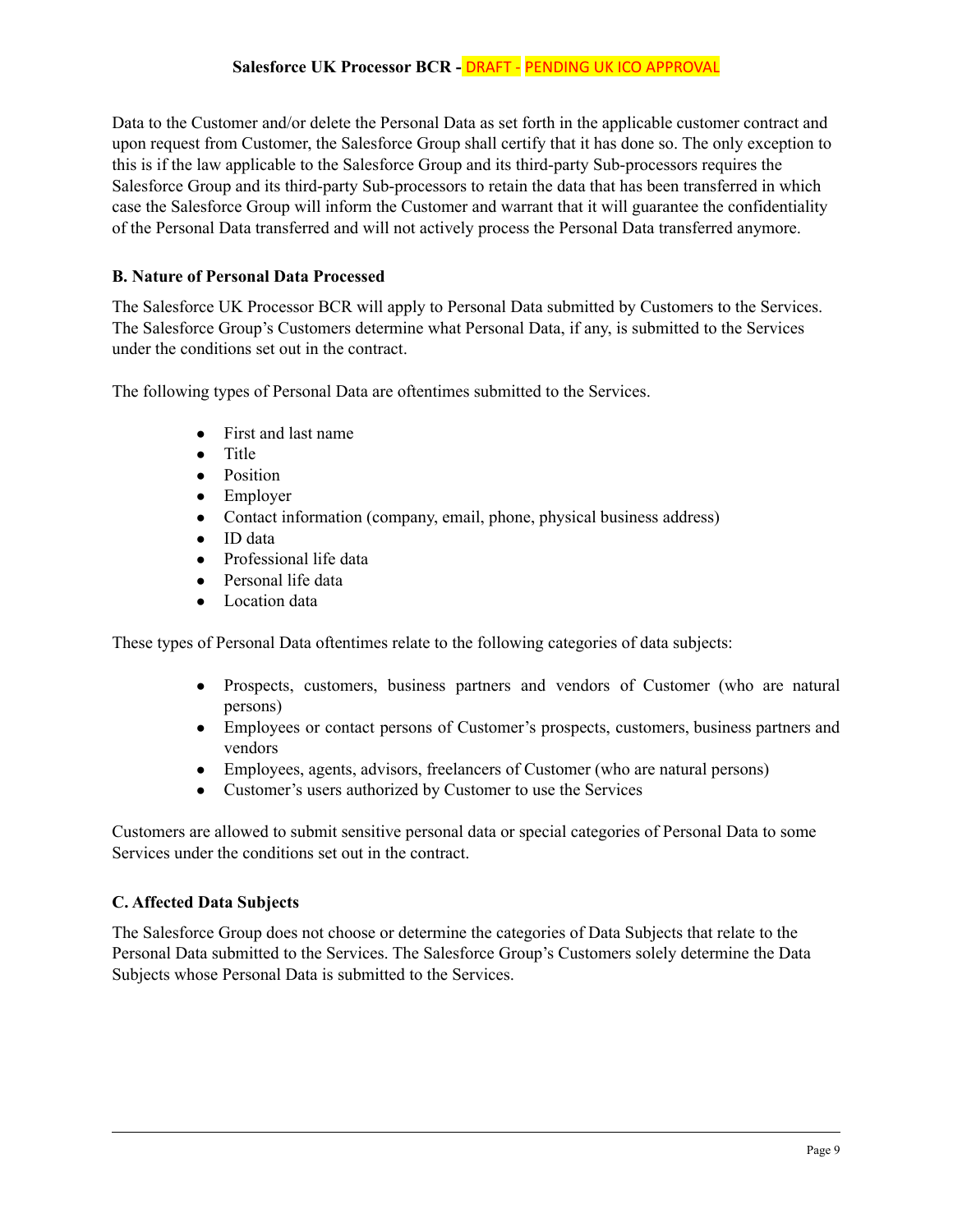#### <span id="page-9-0"></span>**D. Countries of location of the Salesforce Group Affiliate Sub-processors**

The countries where the Salesforce affiliate Sub-processors of Personal Data are located are listed in the Infrastructure and Sub-processor documentation for each Service covered by the Salesforce UK Processor BCR, available [here.](https://trust.salesforce.com/en/trust-and-compliance-documentation/)

### <span id="page-9-1"></span>**E. Data Quality**

Customers have access to, and control of, Personal Data in their use of the Services. To the extent a Customer, in its use of the Services, does not have the ability to anonymize, correct, amend, update or delete Personal Data, as required by UK Data Protection Laws and Regulations, the Salesforce Group shall comply with any request by a Customer in a reasonable period of time and to the extent reasonably possible to facilitate such actions by executing any measures necessary to comply with the law, in a reasonable period of time and to the extent reasonably possible to the extent the Salesforce Group is legally permitted to do so. The Salesforce Group will, to the extent reasonably required for this purpose, inform each member of the Salesforce Group to whom the Personal Data may be stored of any anonymization, rectification, amendment, update or deletion of such data. If any such anonymization, correction, amendment, update or deletion request is applicable to a third-party Sub-processor's processing of Personal Data, the Salesforce Group shall communicate such request to the applicable third-party Sub-processor(s).

#### <span id="page-9-3"></span><span id="page-9-2"></span>**F. Sub-processing**

#### **i. Sub-processing Within the Salesforce Group**

As set forth in applicable contracts with Customers, members of the Salesforce Group may be retained as Sub-processors of Personal Data, and depending on the location of the Salesforce Group member, processing of Personal Data by such Sub-processors may involve transfers of Personal Data. The Salesforce UK Processor BCR extends to all members of the Salesforce Group. The Salesforce UK Processor BCR is incorporated by reference into the Salesforce Group's code of conduct which is available [here](https://www.salesforce.com/company/legal/compliance/).

#### <span id="page-9-4"></span>**ii. Sub-processing by Third Parties**

As set forth in applicable contracts with Customers, members of the Salesforce Group may retain third-party Sub-processors, and depending on the location of the third-party Sub-processor, processing of Personal Data by such Sub-processors may involve transfers of Personal Data. Such third-party Sub-processors shall process Personal Data only: (i) in accordance with the Customer's instructions set forth in the Customer's contract with a member of the Salesforce Group; or (ii) if processing is initiated by the Customer in its use of the Services. The current list of third-party Sub-processors engaged in processing Personal Data, including a description of their processing activities, is available in the Infrastructure and Sub-processor documentation for each Service covered by the Salesforce UK Processor BCR, available [here.](https://trust.salesforce.com/en/trust-and-compliance-documentation/) Such third-party Sub-processors have entered into written agreements with a member of the Salesforce Group in accordance with the applicable requirements of Articles 28, 29, 32,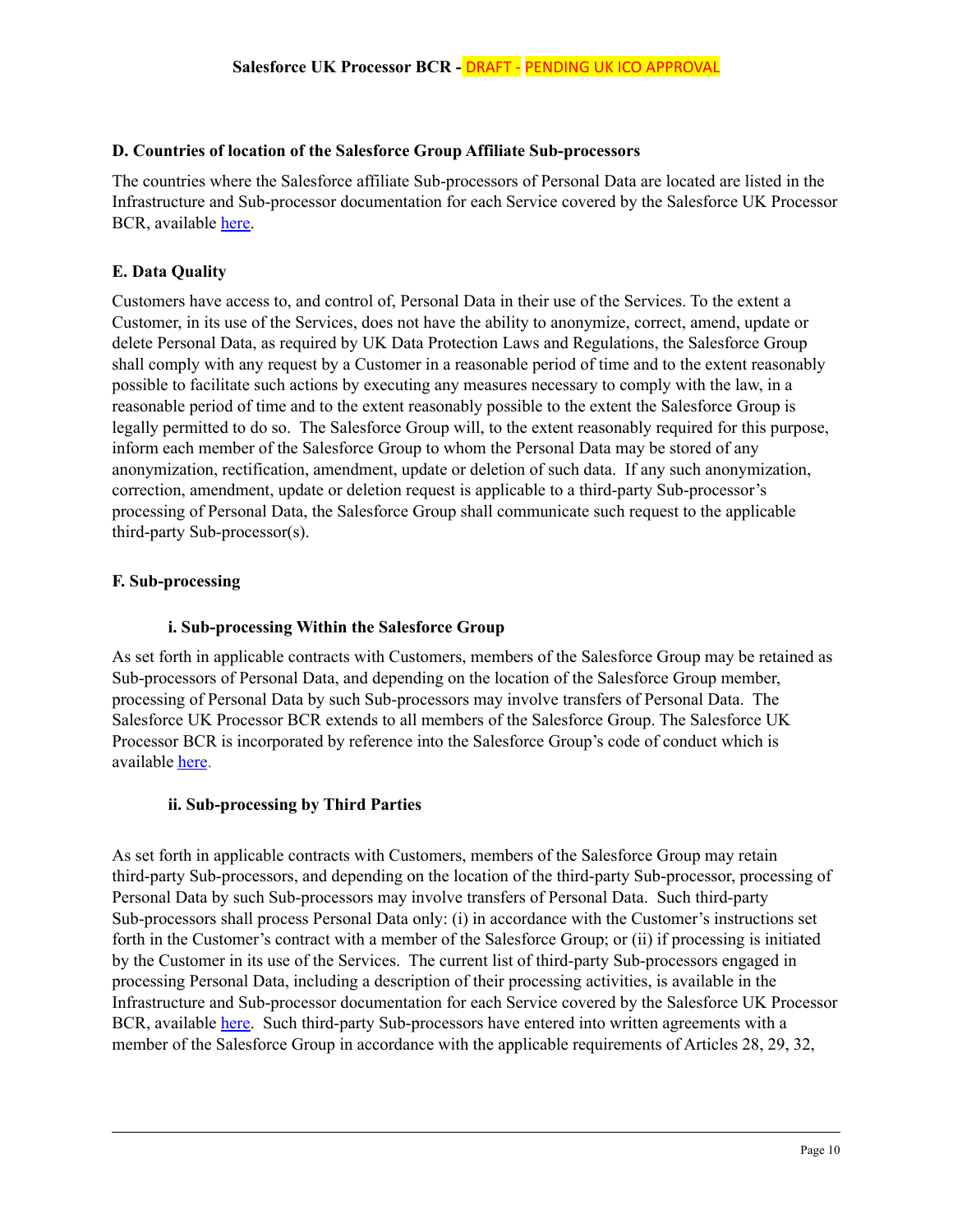45, 46 and 47 of the UK GDPR, as well as the relevant sections of the Salesforce UK Processor BCR as applicable to the third-party Sub-processor's processing activities.

#### **iii. Notification of New Sub-processors and Objection Rights**

<span id="page-10-0"></span>As set forth in applicable contracts with Customers, the Salesforce Group shall provide Customers with prior notification before a new Sub-processor begins processing Personal Data. Within thirty (30) days of receiving such notice, a Customer may object to Salesforce Group's use of a new Sub-processor by notifying the Salesforce Group in accordance with the provisions set forth in the Customer's contract. In the event Customer objects to a new Sub-processor, as permitted in the preceding sentence, the Salesforce Group will use reasonable efforts to make available to Customer a change in the Services or recommend a commercially reasonable change to Customer's configuration or use of the Services to avoid processing of Personal Data by the objected-to new Sub-processor without unreasonably burdening the Customer. If the Salesforce Group is unable to make available such change within a reasonable period of time, which shall not exceed sixty (60) days, Customer may terminate the applicable order form(s) with respect only to those Services which cannot be provided by the Salesforce Group without the use of the objected-to new Sub-processor by providing written notice to the Salesforce Group. The Salesforce Group will refund Customer any prepaid fees covering the remainder of the term of such order form(s) following the effective date of termination with respect to such terminated Services, without imposing a penalty for such termination on Customer.

## <span id="page-10-2"></span><span id="page-10-1"></span>**6. Confidentiality and Security Measures**

## **A. Confidentiality and Training**

The Salesforce Group shall ensure that its personnel engaged in the processing of Personal Data are informed of the confidential nature of the Personal Data, have executed written confidentiality agreements and have received appropriate training on their responsibilities. Additionally, the Salesforce Group shall ensure that its personnel responsible for the development of the tools used to process Personal Data have received appropriate training on their responsibilities. The Salesforce Group shall also ensure that its personnel engaged in the processing of Personal Data are limited to those personnel who require such access to perform the Salesforce Group's obligations under applicable contracts with Customers.

#### <span id="page-10-3"></span>**B. Data Security**

The Salesforce Group shall maintain appropriate administrative, technical and physical measures for protection of the security (including protection against unauthorized or unlawful processing and against accidental or unlawful destruction, loss or alteration or damage, unauthorized disclosure of, or access to, Personal Data), confidentiality and integrity of Personal Data, as set forth in applicable contracts with Customers. The Salesforce Group shall implement technical and organizational measures which at least meet the requirements of UK Data Protection Laws and Regulations, and any existing particular measure specified in the contract with the Customer. The Salesforce Group regularly monitors compliance with these measures. The Salesforce Group will not materially decrease the overall security of the Services during a Customer's applicable subscription term.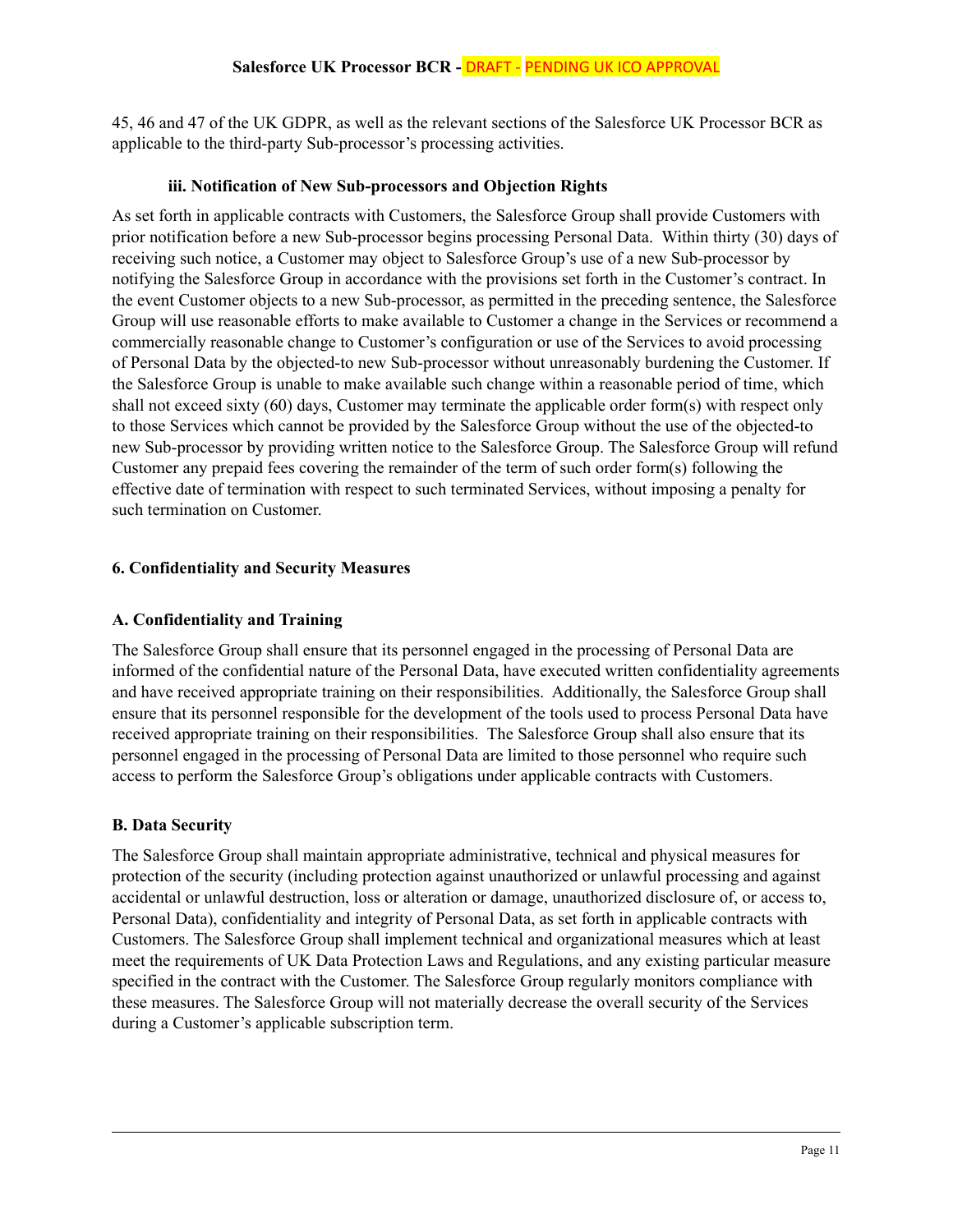#### <span id="page-11-0"></span>**C. Personal Data Incident Management and Notification**

In the event a member of the Salesforce Group becomes aware of the accidental or unlawful destruction, loss, alteration, unauthorized disclosure of, or access to Personal Data, transmitted, stored or otherwise processed by the Salesforce Group or its Sub-processors (a "Personal Data Incident") the Salesforce Group will without undue delay after becoming aware notify affected Customers. The Salesforce Group shall make reasonable efforts to identify the cause of such Personal Data Incident and take those steps as the Salesforce Group deems necessary and reasonable in order to remediate the cause of such a Personal Data Incident to the extent the remediation is within the Salesforce Group's reasonable control. The obligations herein shall not apply to incidents that are caused by Customer or Customer's users.

#### <span id="page-11-1"></span>**D. Audits**

The Salesforce Group shall maintain an audit program to help ensure compliance with the Salesforce UK Processor BCR, including the following third-party audits and certifications, internal verification and audits by Customers. The audit program covers all aspects of the Salesforce UK Processor BCR, including methods for ensuring non-compliance is addressed.

#### **i. Third-Party Audits and Certifications**

<span id="page-11-2"></span>The Security, Privacy and Architecture Documentation, available [here](https://trust.salesforce.com/en/trust-and-compliance-documentation/) describes the third-party audits and certifications applicable to each Service. The scope of these third-party audits and certifications is set forth in the corresponding audit reports and certificates which the Salesforce Group shall make available to its Customers upon request. Where the Salesforce Group has obtained the following third-party audits and certifications, the Salesforce Group agrees to maintain these, or their successors.

- **ISO 27001 certification:** The Salesforce Group is subject to an information security management system (ISMS) in accordance with the ISO 27001 international standard. Members of the Salesforce Group have achieved ISO 27001 certification for their ISMS from an independent third party.
- **SSAE 18 Service Organization Control (SOC) reports:** The Salesforce Group's information security control environment applicable to the Services undergoes an independent evaluation in the form of SSAE 18 Service Organization Control (SOC) reports, which are available to Customers upon request.

#### <span id="page-11-3"></span>**ii. Network of Privacy Personnel and Internal Verification**

The Salesforce Group has appointed a network of privacy personnel responsible for overseeing and ensuring compliance with the Salesforce Group's data protection responsibilities at a local and global level, including compliance with this Salesforce UK Processor BCR, advising management on data protection matters, liaising with data protection authorities, and handling data protection-related complaints. Each member of the Salesforce Group shall be assigned such a member of network of privacy personnel. Such privacy personnel are primarily responsible for privacy-related matters and report to the Salesforce Group's appointed privacy leader (who reports to the Salesforce Group's general counsel) and benefit from the support of the Salesforce Group's senior management. The Salesforce Group's appointed privacy leader is responsible for the Salesforce Group's compliance with applicable privacy and data protection laws and leads the Salesforce Group's network of privacy personnel. The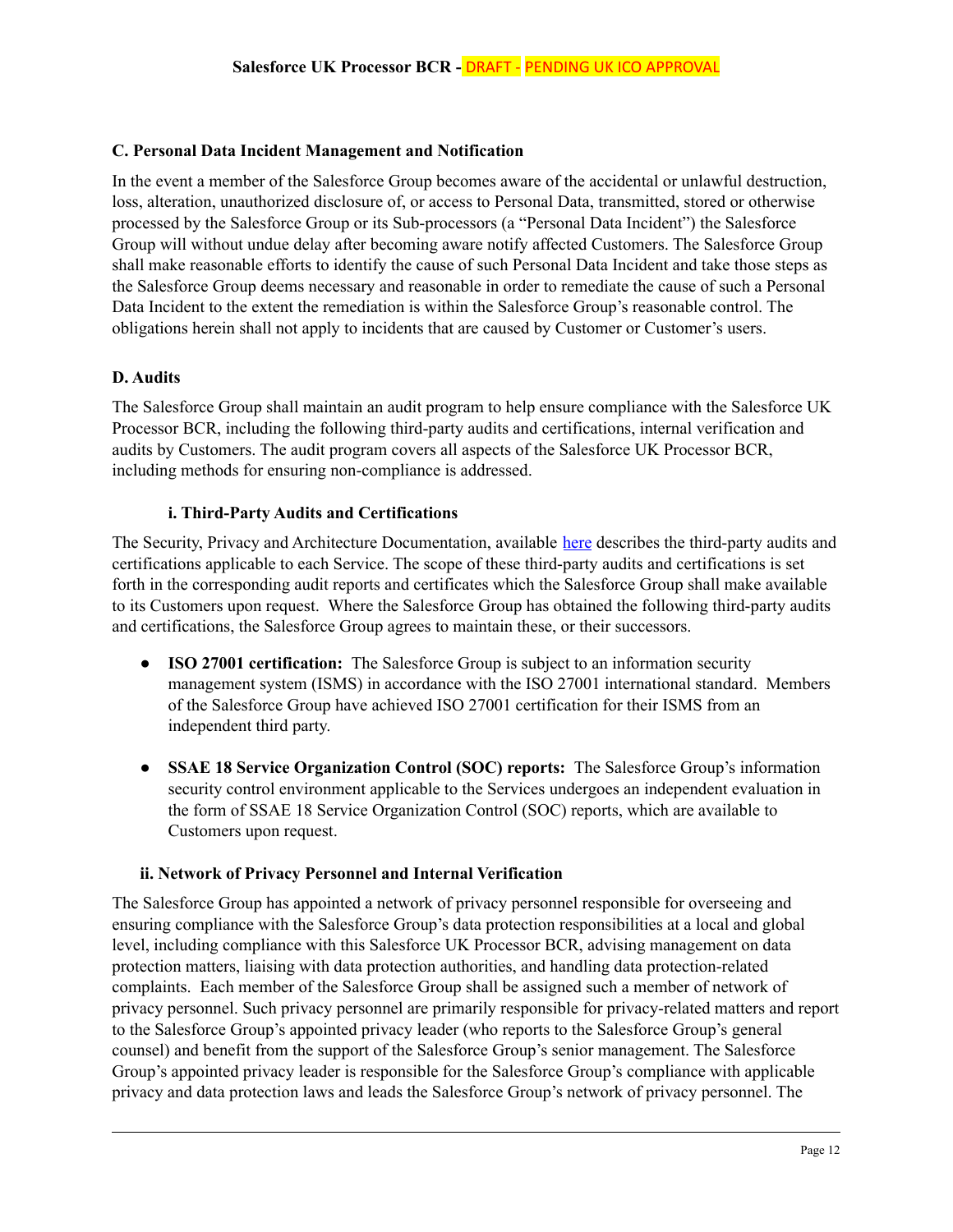Salesforce Group's network of privacy personnel have regional responsibility for the Salesforce Group's compliance with applicable privacy and data protection laws.

The Salesforce Group's compliance department shall conduct an annual assessment of the Salesforce Group's compliance with the Salesforce UK Processor BCR, which is provided to the Salesforce Group's appointed privacy leader, compliance officer and salesforce.com, inc.'s board of directors. Such an assessment shall include any necessary corrective actions, timeframes for completing such corrective actions, and follow up by Salesforce's compliance department to ensure such corrective actions have been completed.

<span id="page-12-0"></span>The UK Information Commissioner may upon request have access to the results of such annual assessment and may carry out a data protection audit of any member of the Salesforce Group, if required.

## **iii. Customer Audits**

Upon a Customer's written request, and subject to appropriate confidentiality obligations, the Salesforce Group shall make available to the Customer (or such Customer's independent, third-party auditor that is not a competitor of the Salesforce Group) information regarding the Salesforce Group's and third-party Sub-processors' compliance with the data protection controls set forth in this Salesforce UK Processor BCR.

With respect to the Salesforce Group's compliance with the data protection controls set forth in the Salesforce UK Processor BCR, the Salesforce Group shall make available third-party certifications and audits set forth in the contract to the extent Salesforce makes them generally available to its customers.

With respect to third-party Sub-processors' compliance with the data protection controls set forth in the Salesforce UK Processor BCR, the Salesforce Group shall provide the requesting Customer a report of the Salesforce Group's audits of third-party Sub-processors and/or a report of third party auditors' audits of third-party Sub-processors that will have been provided by those third-party Sub-processors to the Salesforce Group.

Customer acknowledges and agrees to exercise its audit right by hereby instructing the Salesforce Group and the Salesforce Group's third party Sub-processors to carry out the audit as described in this Section 6.D (iii).

Customer has the right to change at any moment its instruction regarding the exercise of its audit right by sending the relevant member of the Salesforce Group a notice in writing.

If Customer changes its instruction and thereby requests to exercise its audit right directly, Customer shall reimburse the Salesforce Group for any time expended by the Salesforce Group or its third-party Sub-processors for any on-site audit carried out by the Customer at the Salesforce Group's then-current professional service rates, which shall be made available to Customer upon Customer's request. Before any such on-site audit commences, the requesting Customer and the Salesforce Group or its third party Sub-processors as appropriate shall mutually agree upon the scope, timing, and duration of the audit in addition to the reimbursement rate for which the Customer shall be responsible. All reimbursement rates shall be reasonable, taking into account the resources expended by the Salesforce Group or its third-party Sub-processors.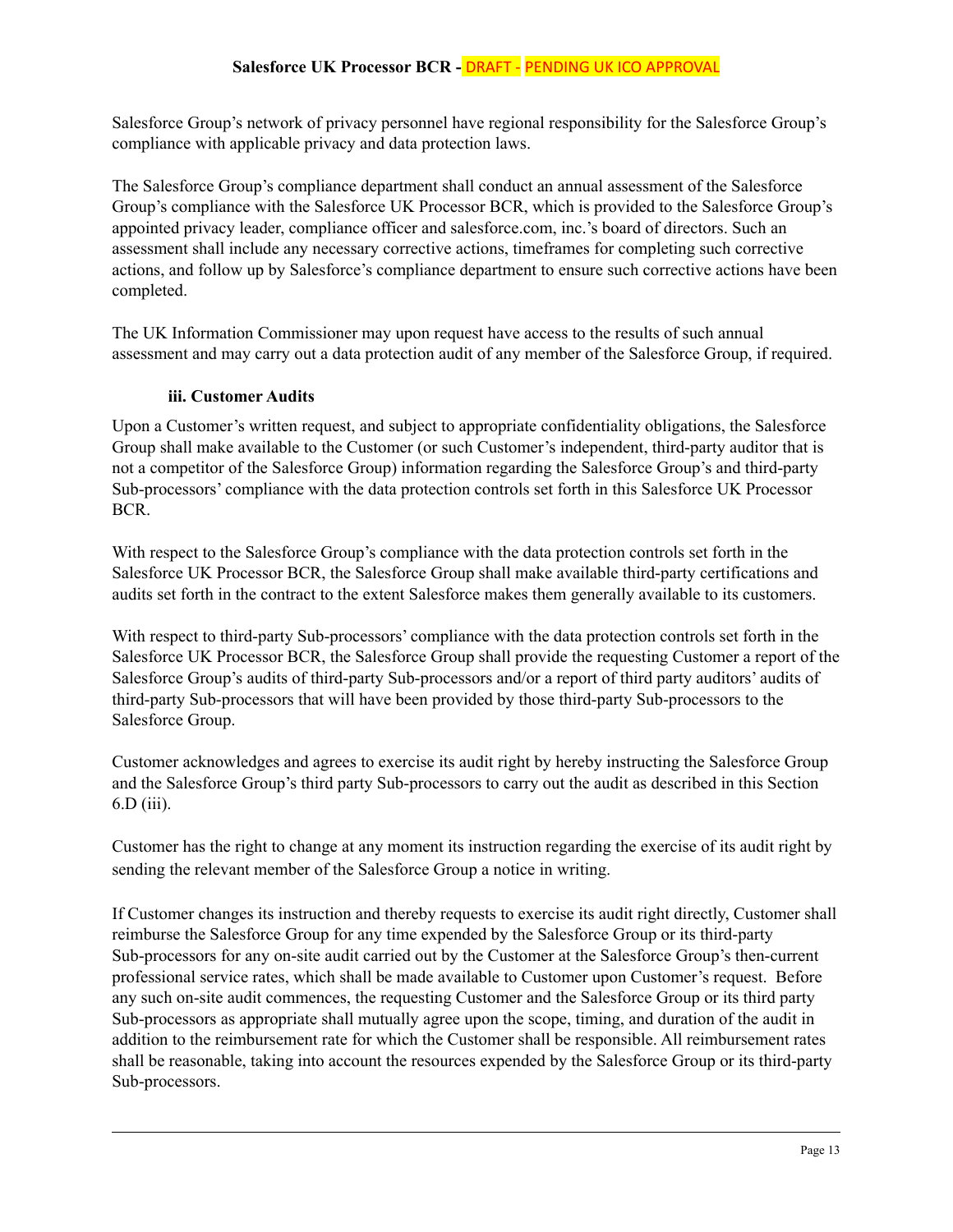As set forth in applicable contracts with Customers, a Customer who performs an audit in accordance with this Section must promptly provide the Salesforce Group with information regarding any non-compliance discovered during the course of an audit.

Nothing in this Section affects the UK Information Commissioner's or Data Subject's rights under the Salesforce UK Processor BCR.

## <span id="page-13-1"></span><span id="page-13-0"></span>**7. Third-Party Beneficiary Rights**

#### **A. Rights directly enforceable against the Salesforce Group**

Data Subjects may directly enforce the following elements of the Salesforce UK Processor BCR against the Salesforce Group as third party beneficiaries:

- a. Duty to respect the instructions from the Customer acting as Controller regarding the Data Processing including for data transfers to third countries located outside the United Kingdom;
- b. Duty to implement appropriate technical and organizational security measures and duty to notify any security breach to the Customer acting as Controller;
- c. Duty to respect the conditions when engaging a Sub-processor either within or outside the Salesforce Group;
- d. Duty to cooperate with and assist the Customer acting as Controller in complying and demonstrating compliance with the law such as for answering requests from Data Subjects in relation to their rights;
- e. Provide an easy access to the Salesforce UK Processor BCR;
- f. Right to complain through internal complaint mechanisms;
- g. Duty to cooperate with the UK Information Commissioner;
- h. Liability, compensation and jurisdiction provisions; and
- i. National legislation preventing respect of the Salesforce UK Processor BCR.

## <span id="page-13-2"></span>**B. Rights enforceable against the Salesforce Group where the Data Subject is not able to bring a claim against the Customer acting as Controller**

Data Subjects may directly enforce against the Salesforce Group the following elements of the Salesforce UK Processor BCR as third-party beneficiaries in those limited situations where a Data Subject is unable to bring a claim against the relevant Customer because such Customer has factually disappeared or ceased to exist in law or become insolvent unless a successor entity has been appointed to assume the legal obligations of the Customer by contract or by operation of law:

- Duty to respect the Salesforce UK Processor BCR;
- Creation of third party beneficiary rights for Data Subjects;
- Liability of Salesforce UK Limited for paying compensation and to remedy breaches to the Salesforce UK Processor BCR;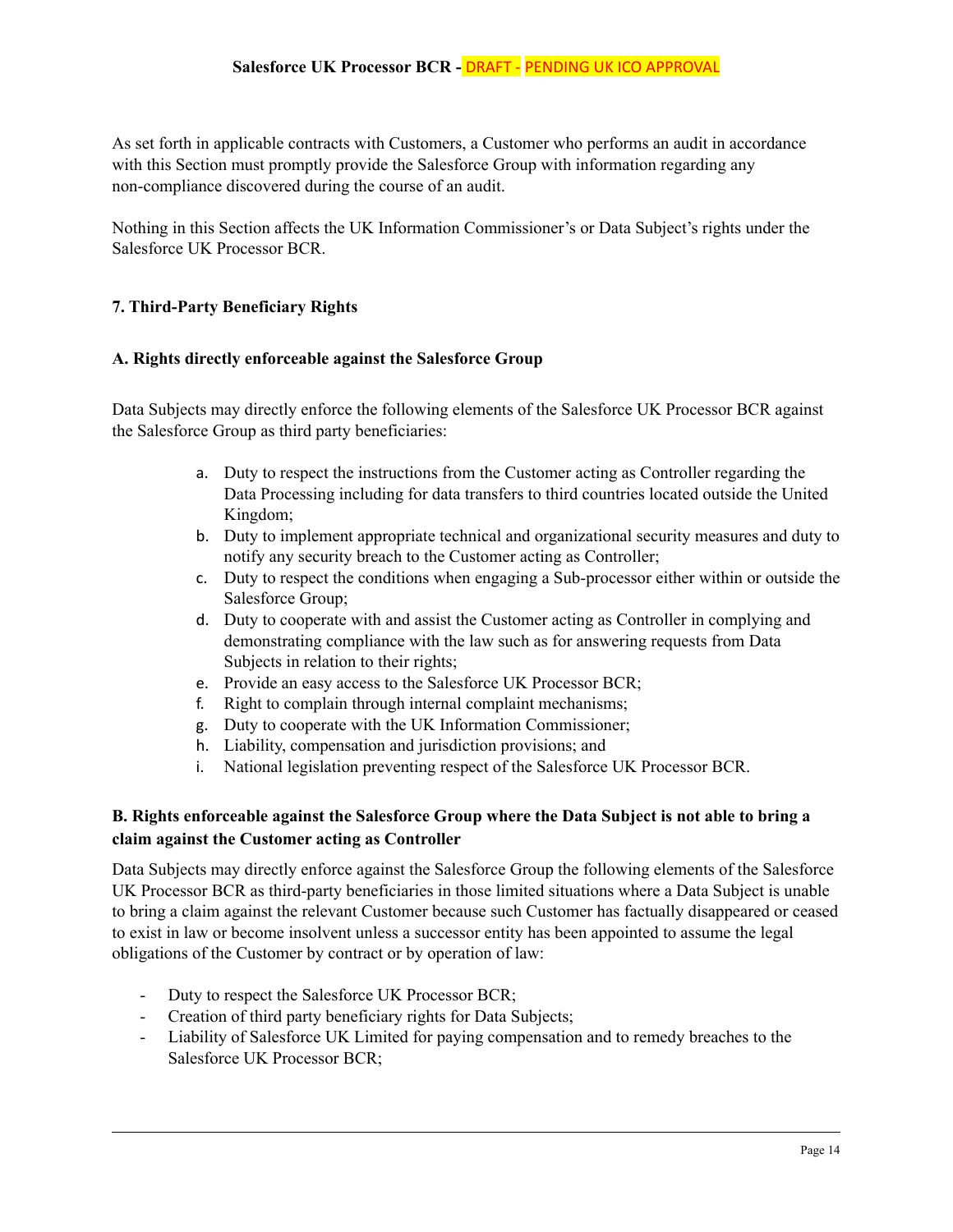- Burden of proof on Salesforce UK Limited to demonstrate that the member of the Salesforce Group outside of the UK or the external Sub-processor is not liable for any violation of the rules which has resulted in the Data Subject claiming damages;
- Easy access for the Data Subjects to access the Salesforce UK Processor BCR and in particular information about their third party beneficiary rights and on the means to exercise those rights;
- Existence of a complaint handling process for the Salesforce UK Processor BCR;
- Duty for the Salesforce Group to cooperate with the UK Information Commissioner;
- Duty for the Salesforce Group to cooperate with the Controller;
- Description of the privacy principles;
- List of entities bound by the Salesforce UK Processor BCR; and
- Transparency requirement where national legislation prevents the Salesforce Group from complying with the Salesforce UK Processor BCR.

## <span id="page-14-0"></span>**C. Modalities**

The Data Subjects' rights as mentioned under sections A and B above shall cover the judicial remedies for any breach of the third party beneficiary rights guaranteed and the right to obtain redress and where appropriate, receive compensation for any damage.

In particular, Data Subjects shall be entitled to lodge a complaint before:

- the UK Information Commissioner; and
- the competent UK court.

Where the Salesforce Group and the Customer involved in the same processing are found responsible for any damage caused by such processing, the Data Subject shall be entitled to receive compensation for the entire damage directly from the Salesforce Group.

<span id="page-14-1"></span>The Salesforce UK Processor BCR are made available to Data Subjects [here](https://www.salesforce.com/uk/company/privacy/).

#### **8. Liability and Enforcement**

Salesforce's contracts with Customers shall include a reference to the Salesforce UK Processor BCR and the Salesforce UK Processor BCR shall form part of those contracts. These contracts shall comply with Article 28 of the UK GDPR.

In accordance with such contracts, Customers shall have the right to enforce the Salesforce UK Processor BCR against any member of the Salesforce Group, for breaches they caused including judicial remedies and the right to receive compensation.

Moreover, Customers shall have the right to enforce the Salesforce UK Processor BCR against Salesforce UK Limited in case of: (i) a breach of the Salesforce UK Processor BCR or of the contract by members of the Salesforce Group established outside of the UK; or (ii) a breach by external Sub-processors established outside the UK of their sub-processing agreement with the Salesforce Group.

Salesforce UK Limited accepts responsibility for and agrees to take the necessary actions to remedy the acts of other members of the Salesforce Group established outside of the UK and third-party Sub-processors for breaches of the Salesforce UK Processor BCR or breaches caused by third-party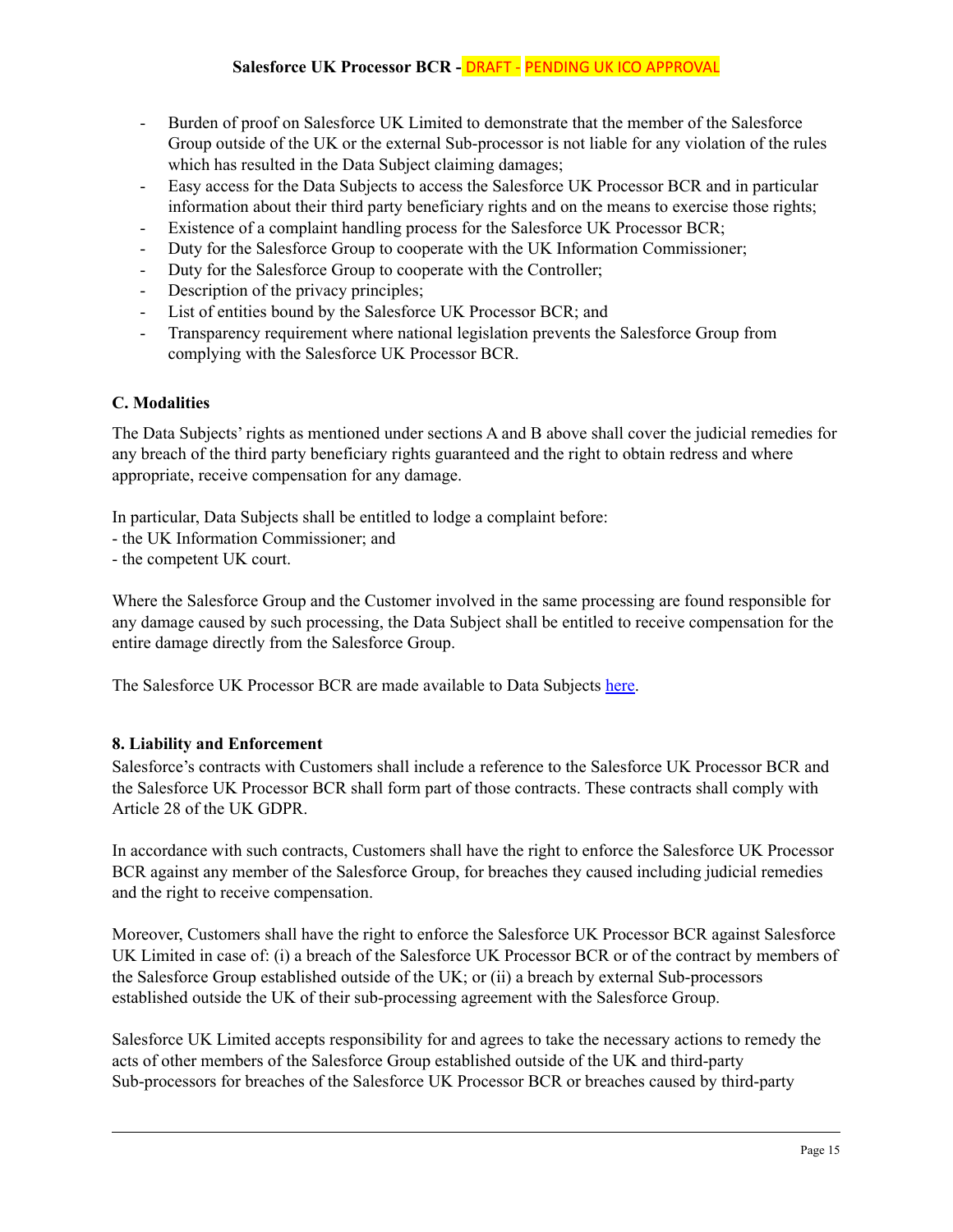Sub-processors established outside the UK and to pay compensation for any damages resulting from a violation of the Salesforce UK Processor BCR.

Salesforce UK Limited accepts liability as if the violation had taken place by Salesforce UK Limited in the UK instead of the member of the Salesforce Group outside of the UK or the third party Sub-processor established outside the UK. Salesforce UK Limited may not rely on a breach by a Sub-processor (internal or external to the Salesforce Group) of its obligations in order to avoid its own liabilities.

With regard to Data Subjects, Salesforce UK Limited has the burden of proof to demonstrate that the member of the Salesforce Group outside of the UK or the third party Sub-processor is not liable for any violation of the rules which has resulted in the Data Subject claiming damages.

With respect to Customer, to the extent a Customer can demonstrate that Customer has suffered damages and establishes facts showing that it is likely that such damages have occurred because of the Salesforce Group's breach of the Salesforce UK Processor BCR, Salesforce UK Limited. shall be responsible for providing that the Salesforce member outside of the UK – or the third-party Sub-processor – was not responsible for the breach of the Salesforce UK Processor BCR giving rise to the damages or that no such breach took place.

If Salesforce UK Limited can prove that the Salesforce member outside of the UK is not responsible for the act leading to the damages suffered by Customer or the Data Subject, Salesforce UK Limited may discharge itself from any responsibility.

## <span id="page-15-0"></span>**9. Cooperation with the UK Information Commissioner**

The Salesforce Group shall cooperate with the UK Information Commissioner, consider any communication or recommendation from the UK Information Commissioner, reply to any requests they make within a reasonable time frame and abide by any formal decisions or notices issued by the UK Information Commissioner regarding the interpretation and application of the Salesforce UK Processor BCR.

Upon request and subject to duties of confidentiality where appropriate, the Salesforce Group shall provide the UK Information Commissioner: (i) a copy of the Salesforce Group's annual assessment of compliance with the Salesforce UK Processor BCR and/or other documentation reasonably requested; and (ii) the ability to conduct an onsite audit of the Salesforce Group's architecture, systems and procedures relevant to the protection of Personal Data.

## <span id="page-15-1"></span>**10. Local Law Requirements**

Where the Salesforce Group reasonably believes that legislation applicable to the Salesforce Group prevents it from fulfilling its obligations under the Salesforce UK Processor BCR, the contract with the Customer or the instructions of a Customer, it shall promptly notify the Salesforce Group's Privacy department in addition to affected Customers and the UK Information Commissioner. In such a case, the Salesforce Group shall use reasonable efforts to make available to the affected Customers a change in the Services or recommend a commercially reasonable change to the Customers' configuration or use of the Services to facilitate compliance with the legislation applicable to the Salesforce Group without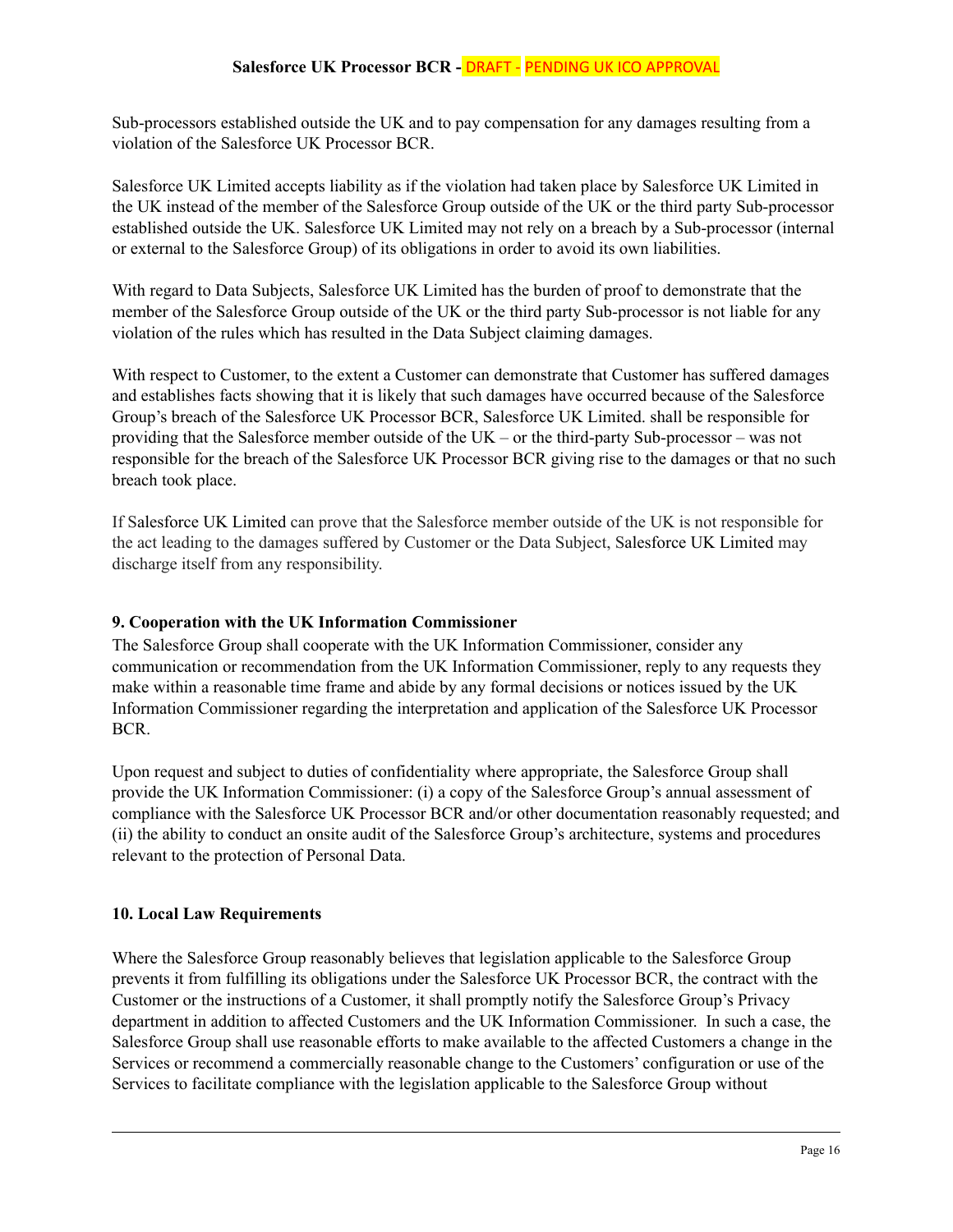unreasonably burdening Customers. If the Salesforce Group is unable to make available such change within a reasonable period of time, Customers may terminate the applicable order form(s) and suspend the transfer of data in respect to only those Services which cannot be provided by the Salesforce Group in accordance with the legislation applicable to the Salesforce Group by providing written notice to the member of the Salesforce Group with whom the Customer has contracted. Such Customer shall receive a refund of any prepaid fees for the period following the effective date of termination for such terminated Services.

The Salesforce Group may receive requests for disclosure by law enforcement authorities or state security bodies. Any legally binding request will be communicated to the Customer unless otherwise legally prohibited (such as a prohibition under criminal law to preserve the confidentiality of a law enforcement investigation). In any case, the Salesforce Group will put the request for disclosure on hold and inform the UK Information Commissioner clearly about the request, the requesting body and the legal basis for disclosure, unless otherwise legally prohibited.

To the extent the Salesforce Group is prohibited by law from providing such notification, the Salesforce Group shall: (i) review each request on a case-by-case basis; (ii) use best efforts to request that the confidentiality requirement be waived to enable the Salesforce Group to communicate as much information as it can, as soon as possible, to the UK Information Commissioner in its capacity as competent Supervisory Authority for the Salesforce UK Processor BCR; and (iii) maintain evidence of any such attempt to have a confidentiality requirement waived.

On an annual basis, the Salesforce Group shall provide the UK Information Commissioner in its capacity as the competent Supervisory Authority for the Salesforce UK Processor BCR with general information (e.g. number of applications for disclosure, type of data requested and requester if possible, etc.) about the legally binding requests for disclosure of Personal Data the Salesforce Group receives by law enforcement authorities.

Transfers of Personal Data by the Salesforce Group to any public authority cannot be massive, disproportionate and indiscriminate in a manner that would go beyond what is necessary in a democratic society.

## <span id="page-16-0"></span>**11. Data Protection Officer**

The Salesforce Group has appointed a data protection officer in accordance with its legal obligation for the Salesforce Group who can be reached at [privacy@salesforce.com.](mailto:privacy@salesforce.group)

## <span id="page-16-1"></span>**12. Salesforce UK Processor BCR and Applicable Law**

Where national law applicable to the Salesforce Group requires a higher level of protection for Personal Data than what is set out in the Salesforce UK Processor BCR, then that national applicable law will take precedence over the Salesforce UK Processor BCR. Where there is no applicable national law or if the standards required by national law applicable to the Salesforce Group are lesser than or do not meet the standards set out in the Salesforce UK Processor BCR, the Salesforce Group shall process Personal Data in accordance with the Salesforce UK Processor BCR.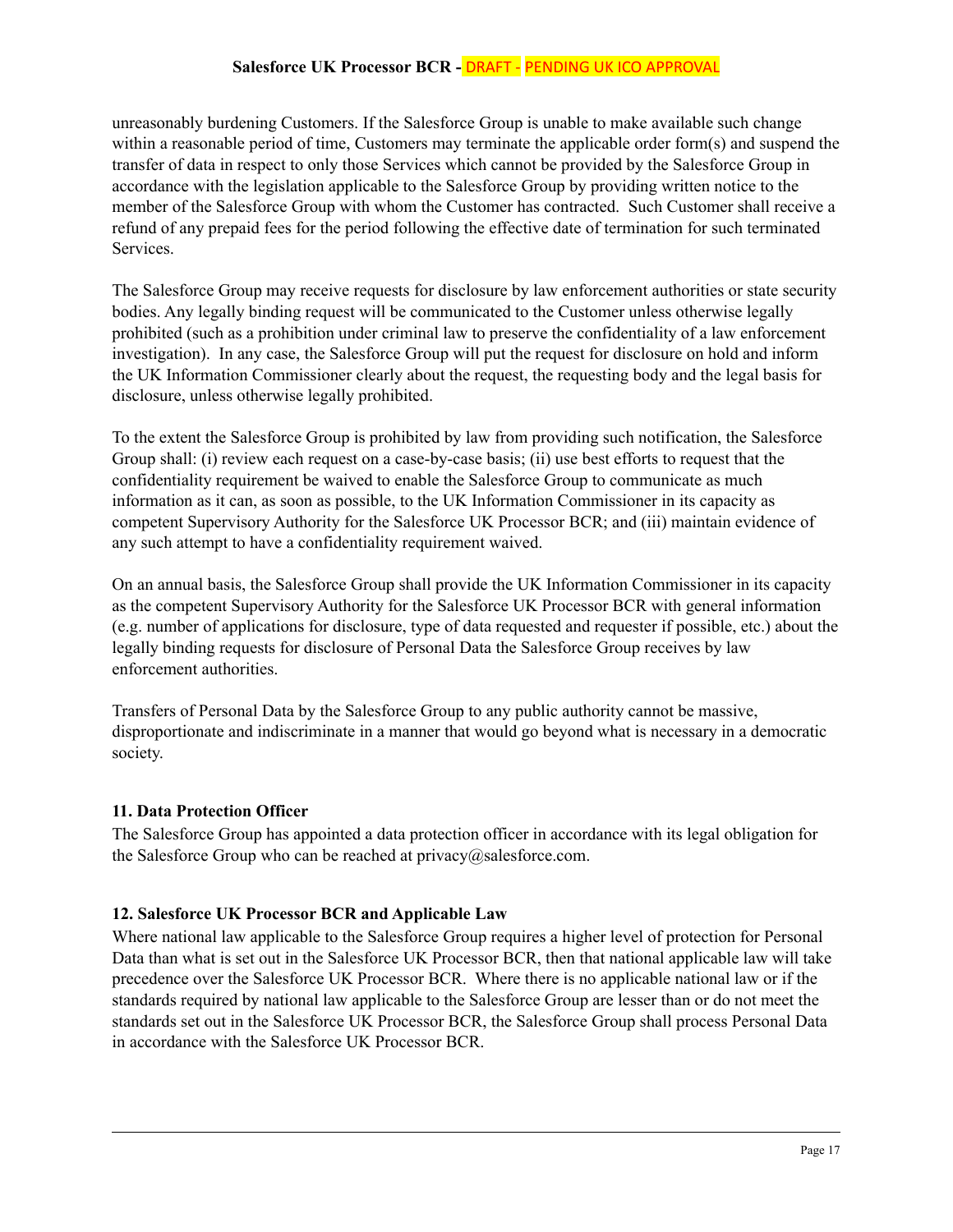In any event the Salesforce Group shall process Personal Data in accordance with the national law applicable to the Salesforce Group.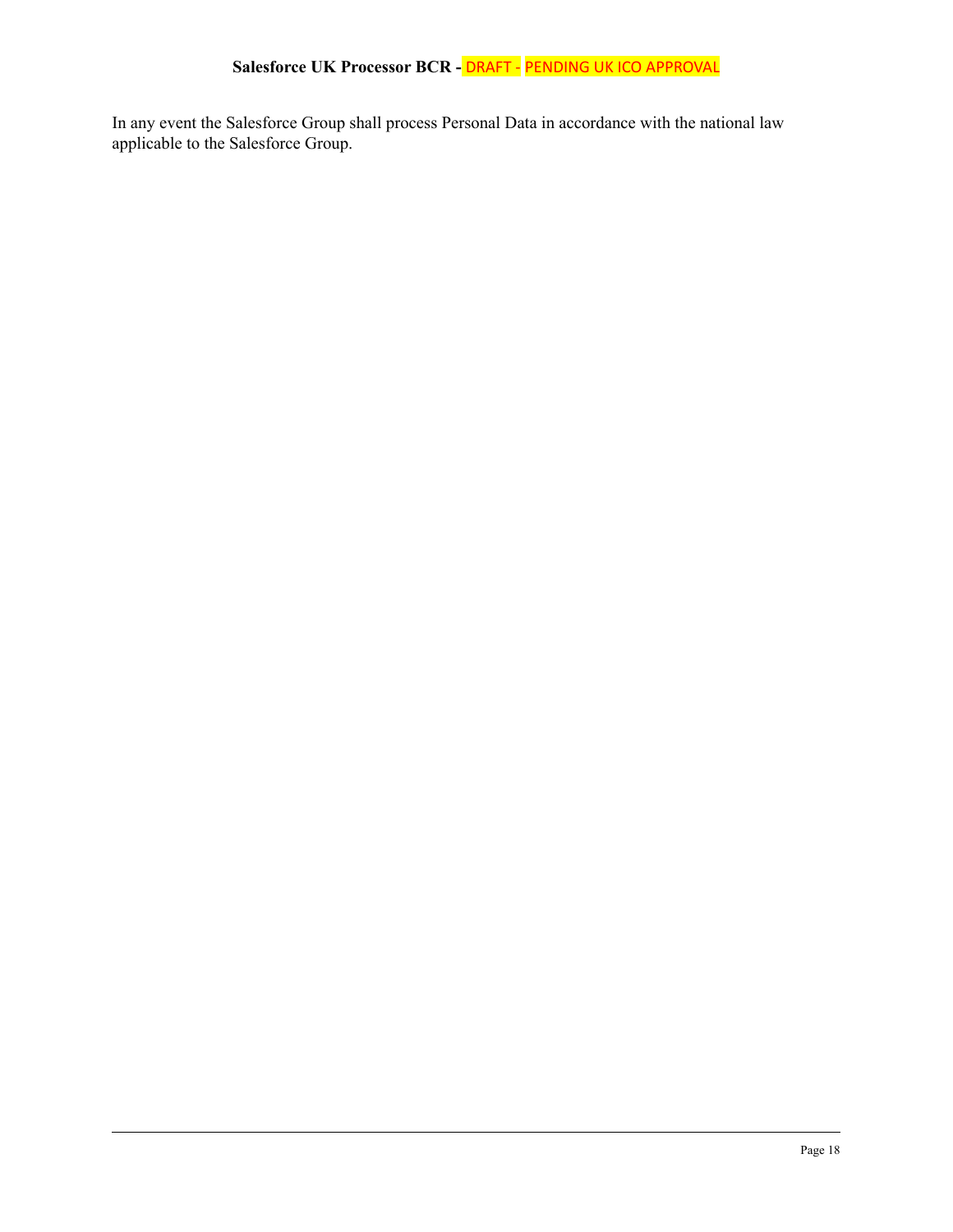#### **Appendix A – Services to which the Salesforce UK Processor BCR applies**

<span id="page-18-0"></span>The Salesforce UK Processor BCR applies to the services branded as the following:

- **●** Accounting Subledger
- **●** Admissions Connect
- **●** Advertising Studio (formerly branded as [Social.com](http://social.com) and Active Audiences)
- **●** Audience Studio and Data Studio (formerly branded as Krux or Salesforce DMP)
- **B2B Commerce (formerly branded as CloudCraze)**
- **●** B2B2C
- **B2C Commerce (formerly branded as Demandware)**
- **●** Chatter
- **●** Consumer Goods Cloud
- **●** Customer 360 Audiences
- **●** Customer 360 Data Manager
- **●** Datorama
- **●** Datorama Reports for Marketing Cloud
- **Digital Process Automation**
- **Einstein Bots**
- **●** Einstein Conversation Insights
- **●** Einstein Copy Insights
- **●** Einstein Discovery Classic (formerly branded as Einstein Discovery and BeyondCore)
- **●** Einstein Engagement Scoring
- **●** Einstein Prediction Builder
- **Einstein Relationship Insights**
- **●** Einstein Vision and Language
- **Einstein Vision for Social Studio**
- **●** Employee Productivity
- **●** Emergency Program Management
- Evergage (services branded or sold as Evergage, Data Science Workbench, and Data

Warehouse)

- **●** ExactTarget
- **●** Experience Cloud (formerly Community Cloud)
- **●** Financial Services Cloud
- **●** foundationConnect
- **●** Government Cloud Plus
- **●** Grants Management
- **Health Cloud**
- **●** Heroku
- **●** High Velocity Sales
- **Interaction Studio**
- **●** Intelligent Form Reader (IFR)
- **●** IoT Cloud